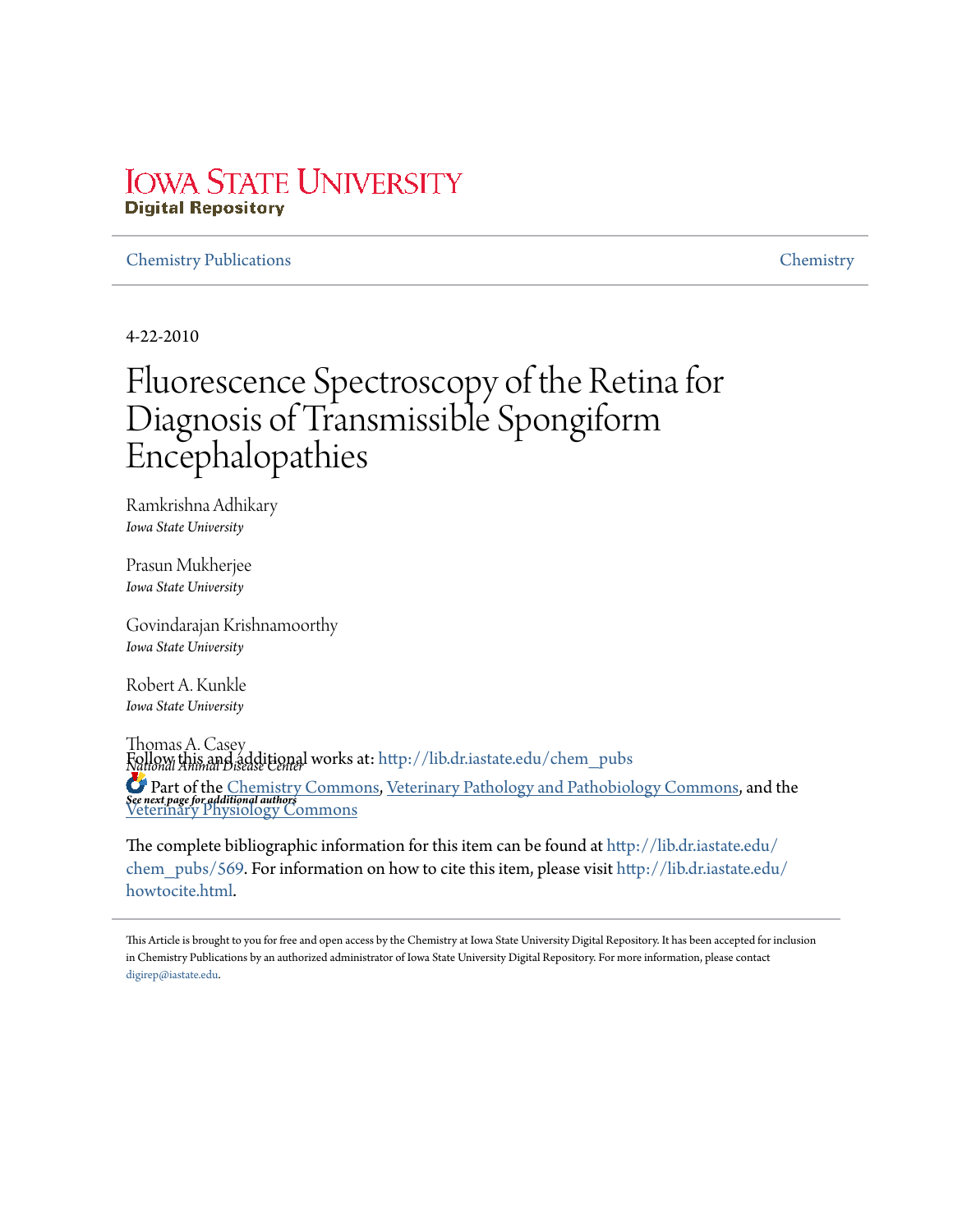## Fluorescence Spectroscopy of the Retina for Diagnosis of Transmissible Spongiform Encephalopathies

#### **Abstract**

The feasibility of exploiting fluorescence spectra of the eye for diagnosis of transmissible spongiform encephalopathies (TSEs) was examined. Retinas from scrapie-positive sheep were compared with scrapienegative sheep using fluorescence spectroscopy, and distinct differences in the fluorescence intensity and spectroscopic signatures were observed. The characteristic fluorescent signatures are thought to be the result of an accumulation of lipofuscin in the retina. It appears that the eye, in particular the retina, is a useful tissue for noninvasive examination of some neurological pathologies such as scrapie. The development of procedures based on examinations of the eye that permit the detection of neurological disorders in animals holds great promise.

#### **Keywords**

Fluorescence intensities, Neurological disorders, Noninvasive examination, Spectroscopic signatures, Transmissible spongiform encephalopathies, bovine spongiform encephalopathy, pathology, pathophysiology, retina, encephalopathy, scrapie

#### **Disciplines**

Chemistry | Veterinary Pathology and Pathobiology | Veterinary Physiology

#### **Comments**

Reprinted (adapted) with permission from *Analytical Chemistry* 82 (2010): 4097, doi: 10.1021/ac100179u. Copyright 2010 American Chemical Society.

#### **Authors**

Ramkrishna Adhikary, Prasun Mukherjee, Govindarajan Krishnamoorthy, Robert A. Kunkle, Thomas A. Casey, Mark A. Rasmussen, and Jacob W. Petrich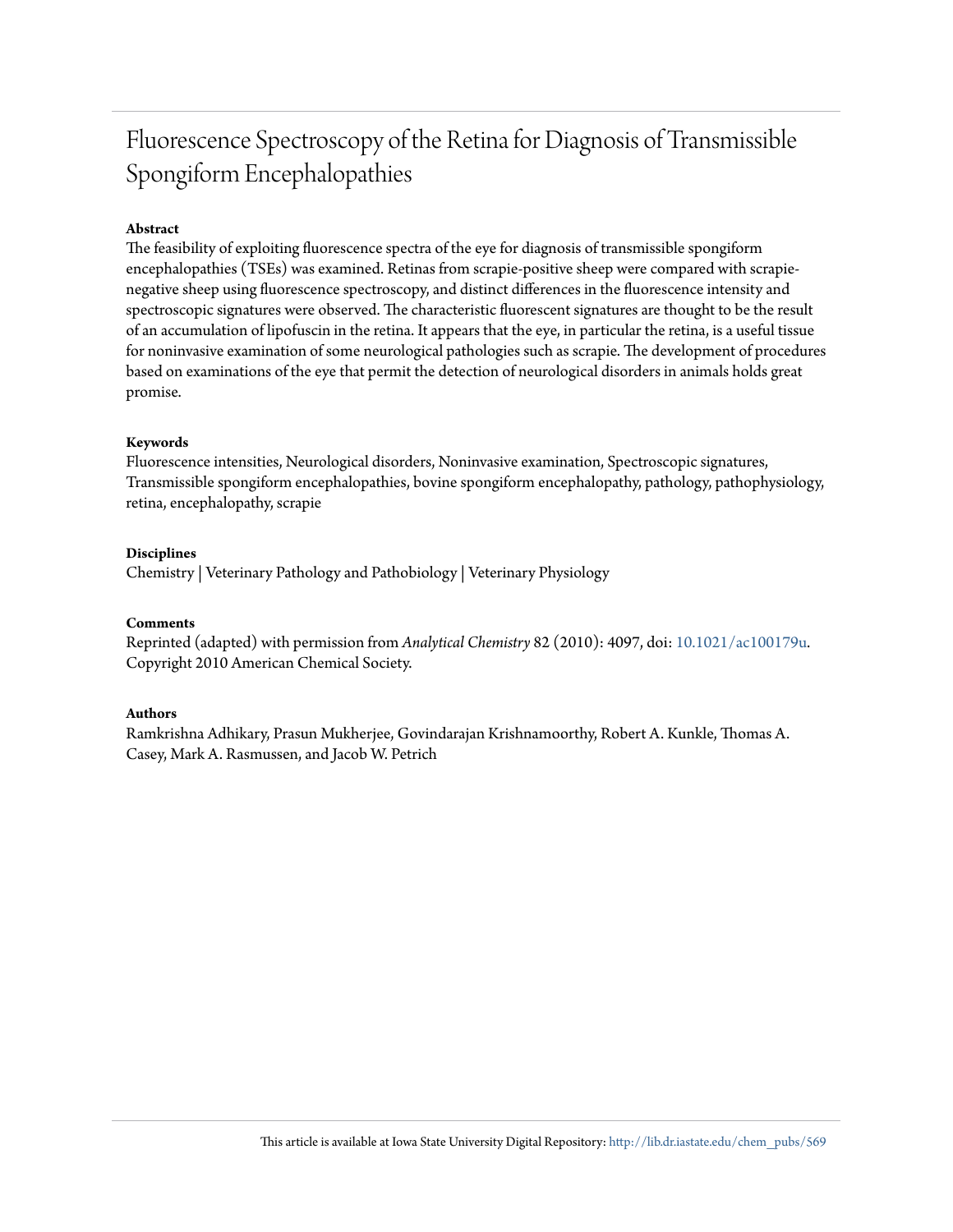### Fluorescence Spectroscopy of the Retina for Diagnosis of Transmissible Spongiform Encephalopathies

#### Ramkrishna Adhikary,<sup>†</sup> Prasun Mukherjee,<sup>†,‡</sup> Govindarajan Krishnamoorthy,<sup>†,§</sup> Robert A. Kunkle,<sup>||</sup> Thomas A. Casey,<sup>"</sup> Mark A. Rasmussen,<sup>",⊥</sup> and Jacob W. Petrich\*<sup>,†</sup>

Department of Chemistry, Iowa State University, Ames, Iowa, 50011, and National Animal Disease Center, ARS-USDA, 1920 Dayton Avenue, Ames, Iowa 50010

**The feasibility of exploiting fluorescence spectra of the eye for diagnosis of transmissible spongiform encephalopathies (TSEs) was examined. Retinas from scrapie-positive sheep were compared with scrapie-negative sheep using fluorescence spectroscopy, and distinct differences in the fluorescence intensity and spectroscopic signatures were observed. The characteristic fluorescent signatures are thought to be the result of an accumulation of lipofuscin in the retina. It appears that the eye, in particular the retina, is a useful tissue for noninvasive examination of some neurological pathologies such as scrapie. The development of procedures based on examinations of the eye that permit the detection of neurological disorders in animals holds great promise.**

Neurological disorders of the central and peripheral nervous system are caused by a disease, trauma, or injury to the nervous system. They can be difficult to treat and often are debilitating. Transmissible spongiform encephalopathies (TSEs) are one of many other well-known neurological disorders such as Parkinson's disease, Alzheimer's disease, Huntington's disease, systematic amyloidosis, and maturity-onset diabetes that involve accumulation of extracellular aggregates leading to tissue damage and disease. $1-4$ TSEs are slowly progressive, insidiously degenerative diseases that affect the central nervous system (CNS) of both humans and animals and are usually accompanied by the production of "spongiform" changes in the brain. TSEs are believed to be

- (2) Tan, S. Y.; Pepys, M. B.; Hawkins, P. N. *Am. J. Kidney Dis.* **1995**, *26*, 267–285.
- (3) Sunde, M.; Serpell, L. C.; Bartlam, M.; Fraser, P. E.; Pepys, M. B.; Blake, C. C. F. *J. Mol. Biol.* **1997**, *273*, 729–739.
- (4) Conway, K. A.; Harper, J. D.; Lansbury, P. T., Jr. *Biochemistry* **2000**, *39*, 2552–2563.

Published on Web 04/22/2010

transmitted by abnormal proteins, which are resistant to enzymatic degradation, called prions and in the case of scrapie, designated as PrPsc . 5

The TSE of most concern for the food supply is bovine spongiform encephalopathy (BSE), a fatal neurodegenerative transmissible disease in cattle. It is thought to be associated with variant Creutzfeldt-Jakob disease (vCJD) in humans.<sup>6</sup> The oral route of infection is considered to be the most probable path for transmission of BSE to humans.7,8 In order to reduce the risk of human exposure, specified risk material (SRM, e.g., brain and spinal cord) from cattle is removed during slaughter and processing. Prohibition of SRM in the human food chain is considered of critical importance for protection of consumers from BSE.<sup>9,10</sup> Regulations regarding SRM have been promulgated by the European Commission (Annex V Commission Regulation (EC) No. 999/2001) and for the United States by the Food Safety and Inspection Service (99 CFR 310.22). Many other countries have also banned bovine CNS tissues from meat products, and its presence is cause for import rejection and international trade disputes. Developing technology for monitoring CNS tissue in meat and other food products as well as for diagnosing animals for TSEs will be increasingly important in securing the safety of the world's food supply.

Fluorescence spectroscopy has been commonly used in a variety of biological applications, and its feasibility for the detection of fecal contamination by exploiting fluorescent chlorophyll metabolites on meat during slaughter has been previously reported.<sup>11</sup> Instruments developed for this application are currently being used to screen carcasses in real time at beef processing plants in the United States and France. A similar approach can be applied to CNS detection by exploiting lipofuscin, a highly fluorescent, heterogeneous, high-molecular weight material that has been shown to accumulate in high concentrations in neural

- (8) Comer, P. J.; Huntly, P. J. *Stat. Methods Med. Res.* **2003**, *12*, 279–291.
- (9) E.F.S.A. *EFSA J.* **2005**, *307*, 1-135.
- (10) Harvard Center of Risk Analysis, and Harvard School of Public Health, and Center of Computational Epidemiology, College of Veterinary Medicine, Tuskegee University. Access at http://www.fsis.usda.gov/Science/Risk- \_Assessments/.
- (11) Ashby, K. D.; Wen, J.; Chowdhury, P.; Casey, T. A.; Rasmussen, M. A.; Petrich, J. W. *J. Agric. Food Chem.* **2003**, *51*, 3502–3507.

10.1021/ac100179u 2010 American Chemical Society Analytical Chemistry, Vol. 82, No. 10, May 15, <sup>2010</sup> **4097**

<sup>\*</sup> To whom correspondence should be addressed. E-mail: jwp@iastate.edu. Fax: (515)-294-0105.

<sup>†</sup> Iowa State University.

<sup>‡</sup> Current address: Department of Chemistry, University of Pittsburgh, PA 15260.

<sup>§</sup> Current address: Department of Chemistry, Indian Institute of Technology, Guwahati, 781039, India.

<sup>|</sup> National Animal Disease Center, ARS-USDA.

 $^\perp$  Current address: Center for Veterinary Medicine, U.S. FDA, 8401 Muirkirk Rd., Laurel, MD 20708.

<sup>(1)</sup> Kelly, J. W. *Structure* **1997**, *5*, 595–600.

<sup>(5)</sup> Prusiner, S. B. *Proc. Natl. Acad. Sci. U.S.A.* **1998**, *95*, 13363–13383.

<sup>(6)</sup> Ironside, J. W. *Brain Pathol.* **1996**, *6*, 379–388.

<sup>(7)</sup> Cousens, S.; Smith, P. G.; Ward, H.; Everington, D.; Knight, R. S.; Zeidler, M.; Stewart, G.; Smith-Bathgate, E. A.; Macleod, M. A.; Mackenzie, J.; Will, R. G. *Lancet* **2001**, *357*, 1002–1007.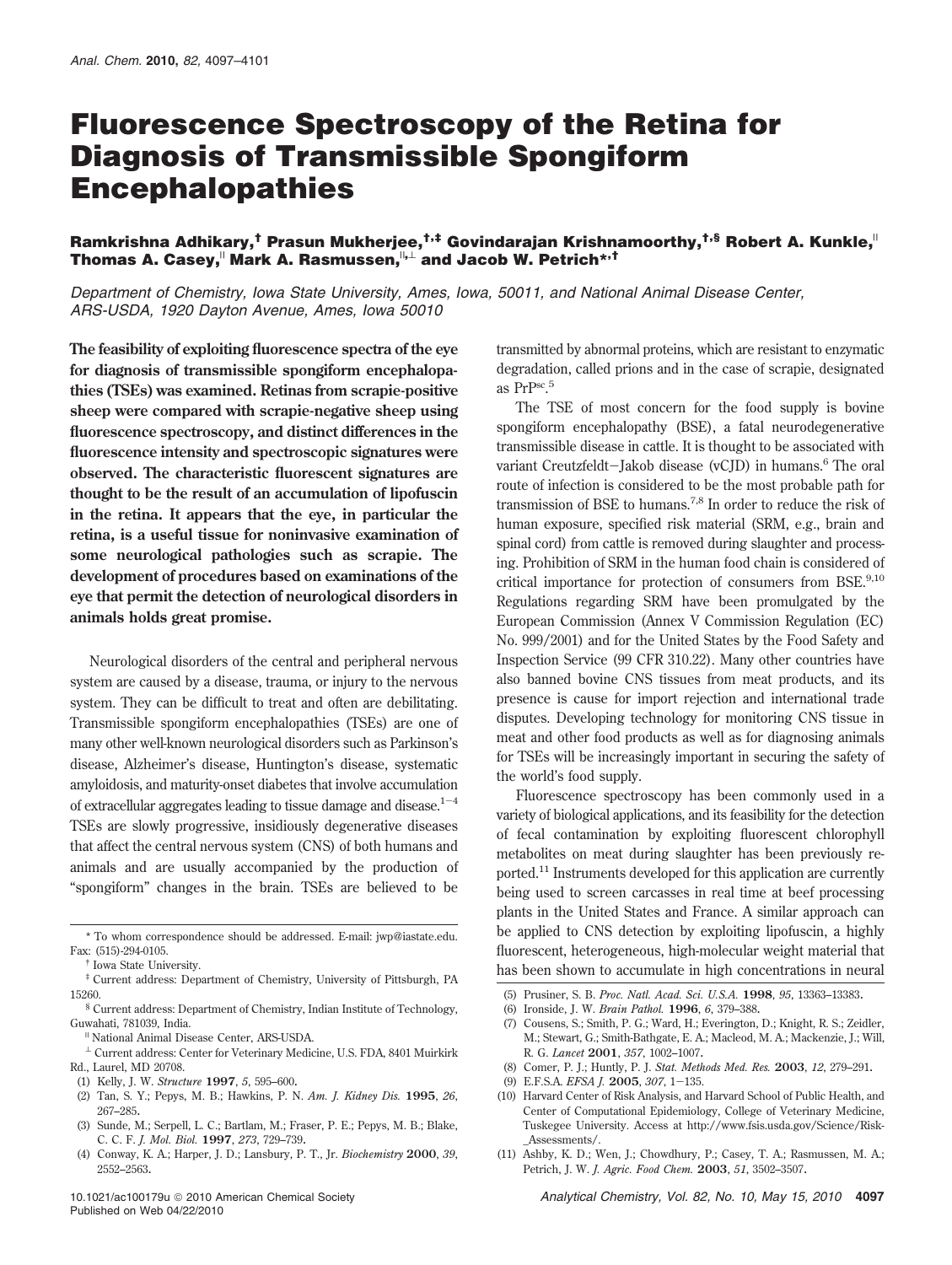tissues.<sup>12-17</sup> Our previous work has shown that brain and spinal cord samples display highly conserved spectral characteristics, and these characteristics have potential for use in meat processing applications. $18-20$  We have investigated the spectra and spectral intensities of the two most important SRM tissues (brain and spinal cord) and compared the data to non-CNS tissues. On the basis of a study of the spectral signatures of CNS tissue, we have previously suggested the development of devices for detecting CNS tissue in meat products by the rapid monitoring of fluorescence spectra.<sup>19</sup> It is known that the amount of fluorescent lipofuscin in CNS tissue increases as a result of spontaneous and experimentally induced Creutzfeldt-Jakob's disease (CJD). Boellaard et al. have demonstrated a relationship between lipofuscin production, a decline in autophagocytosis activity, and the experimental induction of CJD in mice.<sup>13</sup> Furthermore, there is substantial documentation linking neurological disease produced by TSEs to eye damage and the accumulation of lipofuscin.13,21-<sup>28</sup>

In this work, we investigate the use of fluorescence spectroscopy of the retina to identify scrapie, which we use as a model for TSEs. Scrapie is the most widespread TSE affecting sheep and goats worldwide. It is characterized by a gradual onset; and advanced cases show typical disease characteristics including unthriftiness, compulsive itching, balance and ambulatory abnormalities, convulsions, and eventual death. The disease has been observed for centuries. At present, it is incurable and the most common form of control is quarantine, euthanasia, and proper disposal of the carcass. Scrapie is not considered to be infectious to humans.

While several research groups are actively involved in developing spectral examinations of the eye to assess the extent of macular degeneration and other abnormalities,  $27-35$  to our knowledge, few have reported on the use of the retinal scans for this

- (12) Yin, D. *Free Radical Biol. Med.* **1996**, *21*, 871–888.
- (13) Boellaard, J. W.; Schlote, W.; Tateishi, J. *Acta Neuropathol.* **1989**, *78*, 410– 418.
- (14) Terman, A.; Brunk, U. T. *Acta Pathol., Microbiol., Immunol.* **1998**, *106*, 265–276.
- (15) Tsuchida, M.; Miura, T.; Aibara, K. *Chem. Phys. Lipids* **1987**, *44*, 297–325.
- (16) Curtis, H. J. *Biological Mechanisms of Aging*; Charles C. Thomas: Springfield, IL, 1966.
- (17) Strehler, B. L. *Time, Cells, and Aging*; Academic Press: New York, 1977.
- (18) Chowdhury, P. K.; Halder, M.; Choudhury, P. K.; Kraus, G. A.; Desai, M. J.; Armstrong, D. W.; Casey, T. A.; Rasmussen, M. A.; Petrich, J. W. *Photochem. Photobiol.* **2004**, *79*, 21–25.
- (19) Schönenbrücher, H.; Adhikary, R.; Mukherjee, P.; Casey, T. A.; Rasmussen, M. A.; Maistrovich, F. D.; Hamir, A. N.; Kehrli, M. J.; Richt, J.; Petrich, J. W. *J. Agric. Food Chem.* **2008**, *56*, 6220–6226.
- (20) Adhikary, R.; Schönenbrücher, H.; Rasmussen, M. A.; Casey, T. A.; Hamir, A. N.; Kehrli, M. E.; Richt, J. A.; Petrich, J. W. *Photochem. Photobiol.* **2009**, *85*, 1322–1326.
- (21) Foncin, J. F.; Gaches, J.; Le Beau, J. *Rev. Neurol. (Paris)* **1964**, *111*, 507– 515.
- (22) Jacobson, S.; Koenig, H.; Ross, E. *J. Neuropathol. Exp. Neurol.* **1967**, *22*, 152–153.
- (23) Kirschbaum, W. R. *Jakob-Creutzfeldt Disease*; Elsevier: New York, 1968.
- (24) Miyashita, M.; Stierstorfer, B.; Schmahl, W. *J. Vet. Med. B* **2004**, *51*, 209– 215.
- (25) Smith, J. D.; Greenlee, J. J.; Hamir, A. N.; Richt, J. A.; Greenlee, M. H. W. *Vet. Pathol.* **2009**, *46*, 810–818.
- (26) Smith, J. D.; Greenlee, J. J.; Hamir, A. N.; Greenlee, M. H. W. *Vet. Rec.* **2009**, *165*, 179–181.
- (27) Hortells, P.; Monzon, M.; Monleon, E.; Acin, C.; Vargas, A.; Bolea, R.; Lujan, L.; Badiola, J. J. *Brain Res.* **2006**, *1108*, 188–194.
- Rubenstein, R.; Gray, P. C.; Wehlburg, C. M.; Wagner, J. S.; Tisone, G. C. *Biochem. Biophys. Res. Commun.* **1998**, *246*, 100–106.
- (29) Holz, F. G.; Bellman, C.; Staudt, S.; Schutt, F.; Volcker, H. E. *Invest. Ophthalmol. Visual Sci.* **2001**, *42*, 1051–1056.

particular pathological application.25,26,36,37 The objective of this work is to find spectral signatures of intrinsic fluorescent markers of eye that can provide a nonlethal and noninvasive means of determining if a living animal is infected with a TSE. Our experiments were designed to address the following questions: (1) Can spectra obtained from the eye be used for identification of neurological disease? (2) Can the effects of neurological disease observed in the eye be distinguished from those associated with normal aging? (3) Can images of the eye be obtained that report on neurological disease? With these questions in mind we have now extended previous work and investigated fluorescence spectroscopy of the retina for potential diagnosis of neurological disease. Our investigations, which have focused on scrapie-positive and scrapie-negative sheep, suggest that the retina is a most promising part of the eye for revealing spectroscopic signatures indicative of neurological disease.

#### MATERIALS AND METHODS

**Materials.** DAKO Target Retrieval Solution and biotinylated antimouse IgG (made in horse) were obtained from DAKO Corp., Carpinteria, CA, and Vector Laboratories, Burlingame, CA, respectively. A Basic Alkaline Phosphatase Red Detection Kit and NexES IHC modules were acquired from Ventana Medical Systems, Inc., Tucson, AZ. All other chemicals used for pathological procedures were obtained from Sigma Aldrich.

**Animal Tissue Samples.** Tissue samples from both scrapiepositive and scrapie-negative sheep were obtained from several sources. Samples from 73 sheep were collected for the study for a total of 140 eyeballs. In some cases only one eye was collected from the animals sampled. Both positive and negative tissue samples were harvested according to a standardized necropsy procedures from sheep identified through the National Scrapie Surveillance Plan administered by the Animal and Plant Health Inspection Service (APHIS), United States Department of Agriculture (USDA).<sup>38</sup> Samples were also obtained from the Caine Veterinary Teaching Center, University of Idaho, Caldwell, ID. The identity of individual producers if known has been withheld. Scrapie-negative tissue samples were also obtained locally from sheep at the National Animal Disease Center (NADC), Ames, IA. All procedures relating to the care and experimental use of live sheep used on site at NADC were approved by the NADC Institutional Animal Care and Use Committee. Information regarding breed, age, and sex was also obtained for each tissue sample used in this study (see Table S-1 in the Supporting Information).

**Disease Diagnosis.** All animals were diagnosed for scrapie infection status using conventional pathological methods. To

- (30) Smith, R. T.; Nagasaki, T.; Sparrow, J. R.; Barbazetto, I.; Koniarek, J. P.; Bickmann, L. J. *J. Biomed. Opt.* **2004**, *9*, 162–172.
- (31) Delori, F. C. *Arch. Biochem. Biophys.* **2004**, *430*, 156–162.
- (32) Schweitzer, D.; Hammer, M.; Schweitzer, F.; Anders, R.; Doebbecke, T.; Schenke, S.; Gaillard, E. R. *J. Biomed. Opt.* **2004**, *9*, 1214–1222.
- (33) Schmitz-Valckenberg, S.; Holz, F. G.; Bird, A. C.; Spaide, R. F. *Retina* **2008**, *28*, 385–409.
- (34) Surguchev, A.; Surguchov, A. *Brain Res. Bull.* **2010**, *81*, 12–14.
- (35) Smith, R. T.; Gomes Nuno, L.; Barile, G.; Busuioc, M.; Lee, N.; Laine, A. *Invest. Ophthalmol. Visual Sci.* **2009**, *50*, 3907–3914.
- (36) Smith, J. D.; Greenlee, J. J.; Hamir, A. N.; West Greenlee, M. H. *J. Comp. Pathol.* **2008**, *138*, 12–22.
- (37) Greenlee, J. J.; Hamir, A. N.; Greenlee, M. H. W. *Vet. Pathol.* **2006**, *43*, 733–739.
- (38) National Scrapie Surveillance Plan, APHIS, USDA. 2008, access at http:// www.aphis.usda.gov/vs/nahss/sheep/national\_scrapie\_surveillance\_plan\_ 08192008.pdf.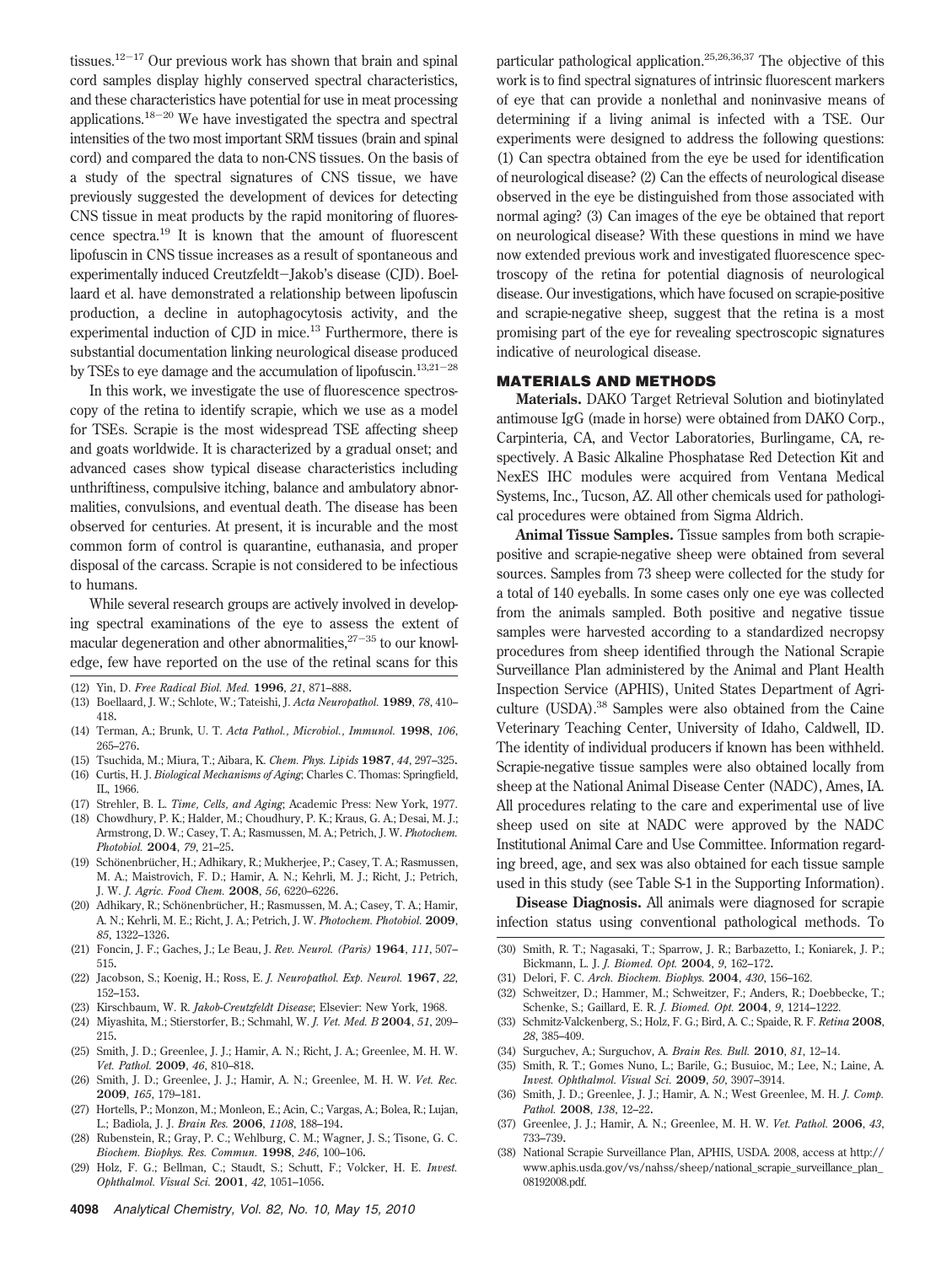obtain brain tissue, the disarticulated heads of sheep were split near the sagittal midline with a bandsaw. Each half of the brain was carefully removed from the calvarium and one of the halves was immersion fixed in 10% neutral buffered formalin for 2-3 weeks. The formalin-fixed brain was cut into 2-4 mm wide coronal sections at four levels: (1) brainstem at the obex, (2) cerebellum at midlevel lateral lobe, (3) midbrain at the rostral colliculus, and (4) hippocampus and adjacent cerebral cortex. The tissue blocks were placed in histopathology cassettes, dehydrated, and embedded in paraffin wax. Paraffin-embedded tissues were sectioned to  $5 \mu$ m thickness, affixed to charged glass slides, and stained with hematoxylin and eosin (HE) for examination by light microscopy or left unstained for immunohistochemistry (IHC) processing.

An automated IHC method for detection of infectious prion protein (PrPsc) was used as described previously.<sup>39</sup> In brief detail, following deparaffinization in xylene and rehydration through gradations of alcohol to water, tissue sections were autoclaved (121 °C, 1.38  $\times$  10<sup>5</sup> Pa) for 30 min in an antigen retrieval solution and labeled with an indirect avidin-biotin system designed for an automated immunostainer. The primary antibody was a cocktail of two monoclonal antibodies, F89/  $160.1.5^{40}$  and F99/97.6.1,<sup>41</sup> each used at a concentration of 5  $\mu$ g/mL, and incubation was carried out at 37 °C for 32 min. The secondary antibody was biotinylated antimouse, diluted 1:200. The preparation was incubated for 8 min at 37 °C.

**Sample Preparation.** The eyeballs collected were stored frozen until use. After thawing, the eyeballs were dissected; and the retina or other eye tissue was removed and placed on a plain glass microscope slide (25 mm  $\times$  75 mm  $\times$  1 mm). The retina, in particular, was oriented as a thin layer on the microscope slide enabling the entire area of the sample to be exposed to the excitation light.

**Steady-State Measurements.** Steady-state fluorescence spectra were obtained on a SPEX Fluoromax-2 (ISA Jobin-Yvon/SPEX, Edison, NJ) with a 5 nm band-pass unless otherwise specified and corrected for lamp spectral intensity and detector response. Fluorescence spectra were collected in the front-faced orientation. For the experiments reported in this study, the samples were excited at  $\lambda_{\rm ex} = 470$  nm with an interference filter on the excitation side, and emission was collected at  $\lambda_{\rm em} \geq 505$  nm using a cutoff filter before the detector to eliminate scattered light. Polarized fluorescence spectra were obtained using two polarizers, with one on the excitation side and another on the emission side with the appropriate excitation interference and cutoff emission filters. Fluorescence spectra were obtained using horizontal-horizontal (HH) and horizontal-vertical (HV) orientations of the polarizers.

**Hyperspectral Fluorescence Imaging Microscopy.** The hyperspectral images were captured on a system located in the Roy J. Carver Laboratory for Ultrahigh Resolution Biological Microscopy, Iowa Sate University. This system was based on a NIKON ECLIPSE TE 2000-E microscope. The illumination source was an X-Cite 120 PC from EXFO. Samples were excited at 470



<sup>(40)</sup> O'Rourke, K. I.; Baszler, T. V.; Miller, J. M.; Spraker, T. R.; Sadler-Riggleman, I.; Knowles, D. P. *J. Clin. Microbiol.* **1998**, *36*, 1750–1755.



Figure 1. Fluorescence spectra of the retina from scrapie-negative and scrapie-positive sheep. Comparison of (a) scrapie-negative and (b) scrapie-positive sheep retinas at  $\lambda_{ex} = 470$  nm. Representative, different, front-faced fluorescence spectra from eight individual retinas are shown for each scrapie-negative and scrapie-positive animal. Note that the intensity values are in the same range for both data sets on the primary graphs. The inset graph for the scrapie-negative data uses an expanded ordinate. Significant differences of fluorescent intensity exist between the two data sets.

nm using an interference filter, and fluorescence was collected at  $\geq$ 500 nm with a long-pass filter and a Nikon Plan Fluor 10 $\times$ /0.30 PH1-DL objective. The collected fluorescence was dispersed using a Spectral-DV spectrometer from Optical Insights and captured by a Photometrics Cascade 512 B CCD camera (Roper Scientific). The software used for image capture was Mélange V3.7.

#### RESULTS AND DISCUSSION

We studied a total of 140 sheep eyeballs from 73 animals obtained from several sources. A total of 35 of the animals were scrapie-positive and 38 of the animals were scrapie-negative. In the sheep identified as scrapie-negative, there was no evidence of spongiform change or other significant lesions, as assessed by microscopic examination of hemotoxylin and eosin stained brain sections. Likewise, there was no labeling indicative of PrP<sup>sc</sup> seen in brain tissue sections examined following IHC (immunohistochemical) processing. Conversely, in sheep diagnosed as scrapie-positive, the observation of both lesions and IHC labeling confirmed a positive diagnosis for scrapie.

Fluorescence spectra from various parts of the sheep eye (cornea, iris, lens layer, lens gel, lens, vitreous humor, retina, tapetum, optic nerve, and sclera) were obtained at different excitation wavelengths using a fluorometer in a front-faced geometry. The retinas (and the sclera, see Figure S-1 in the Supporting Information) show large differences in spectral features when comparisons are made between scrapie-negative and scrapiepositive samples. The sclera is the protective tissue that covers the entire eyeball except the cornea. The retina is the preferred part of eye for noninvasive diagnosis of TSE affected animal because it can be directly accessed by light to excite the pigments, in contrast with the sclera. Front-faced fluorescence spectra of solid retina samples from scrapie-negative and scrapie-positive

<sup>(41)</sup> O'Rourke, K. I.; Baszler, T. V.; Besser, T. E.; Miller, J. M.; Cutlip, R. C.; Wells, G. A. H.; Ryder, S. J.; Parish, S. M.; Hamir, A. N.; Cockett, N. E.; Jenny, A.; Knowles, D. P. *J. Clin. Microbiol.* **2000**, *38*, 3254–3259.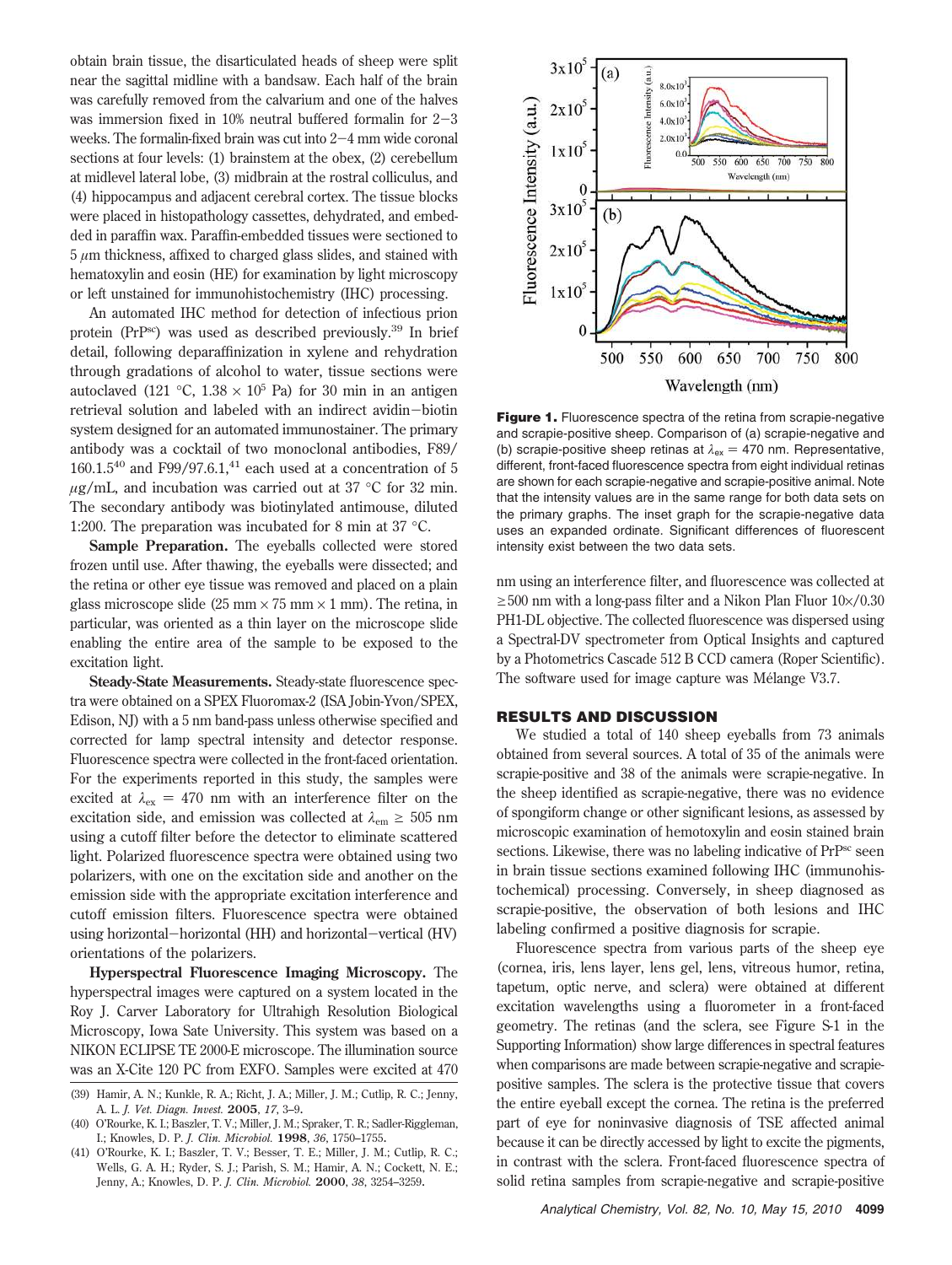

Figure 2. Polarized fluorescence spectra from a scrapie-positive sheep. Spectra were collected in a front-faced orientation. Samples were excited at 470 nm with an interference filter in the excitation light path, and fluorescence was collected after 505 nm with a long pass filter. In order to determine whether the observed structure is due to scattered light, the experiments were conducted with two polarizers in either of two positions: HH (horizontal excitation-horizontal emission) or HV (horizontal excitation-vertical emission). The data indicate that the spectral structure observed is authentic and not an artifact.

sheep excited at 470 nm are presented in Figure 1. The data indicate that fluorescence spectra from eyes (especially the retina) are very rich and vary considerably with excitation wavelength  $(\lambda_{\rm ex})$ . When  $\lambda_{\rm ex} = 470$  nm, the fluorescence intensity of the scrapie-positive retinas is significantly greater than that of scrapie-negative sheep. The spectra from scrapie-positive samples were also more structured and displayed two intense peaks at ∼560 and ∼600 nm with a shoulder at ∼525 nm. The scrapie-positive samples also displayed a minimum at ∼575 nm. The literature indicates that TSE is caused by an accumulation of protease-resistant prions in central nervous system tissues such as brain, spinal cord, and eye.<sup>5</sup> It is also known that lipofuscin accumulation occurs in the diseased eye (e.g., in retinal pigment epithelium).42-<sup>48</sup> The spectral differences in scrapie-positive retinas compared to scrapie-negative retinas can be attributed to the result of altered or increased lipofuscin owing to prion infection.

Given the pronounced structural differences observed in the spectra of the scrapie-positive tissue, additional control experiments were undertaken to ensure that these data were not an experimental artifact, since spectra were collected from solid samples, which may have contributed to excessive light scattering. Although spectral structure was not pronounced in the scrapienegative samples, it was necessary to determine that the results were independent of the polarization of the excitation radiation. The data in Figure 2 demonstrate that the spectra observed were,

- (42) Gaillard, E. R.; Atherton, S. J.; Eldred, G.; Dillon, J. *Photochem. Photobiol.* **1995**, *61*, 448–453.
- (43) Docchio, F.; Boulton, M.; Cubeddu, R.; Ramponi, R.; Barker, P. D. *Photochem. Photobiol.* **1991**, *54*, 247–253.
- (44) Dillon, J.; Zheng, L.; Merriam, J. C.; Gaillard, E. R. *Exp. Eye Res.* **2004**, *79*, 753–759.
- (45) Mata, N. L.; Weng, J.; Travis, G. H. *Proc. Natl. Acad. Sci. U.S.A.* **2000**, *97*, 7154–7159.
- (46) Boulton, M.; Docchio, F.; Dayhaw-Barker, P.; Ramponi, R.; Cubeddu, R. *Vision Res.* **1990**, *30*, 1291–1303.
- (47) Gaillard, E. R.; Zheng, L.; Merriam, J. C.; Dillon, J. *Invest. Ophthalmol. Visual Sci.* **2000**, *41*, 1454–1459.
- (48) Glickman, R. D. In *Progress in Brain Research*; Ripps, K. H. H., Wu, S., Eds., 2001; pp 699-712.



Figure 3. Plot of the integrated fluorescence intensity from scrapiepositive and scrapie-negative sheep retinas as a function of age. All points represent multiple spectroscopic determinations with standard error bars. Those with visible error bars are an average of  $4-12$ experimental replications. The remaining data points with error bars smaller than the symbol are with  $N = 2$ . Fluorescence spectra were collected as described in a front-faced orientation. For all experiments, samples were excited at 470 nm with an interference filter in the excitation light path, and fluorescence was collected at wavelengths greater than 505 nm to eliminate scattering. Note that the differences in total fluorescence due to disease status greatly exceed any differences that result from age.

indeed, independent of polarization. We suggest that these spectral differences are the result of neurological disease or in this case, scrapie.

It has been reported that the intracellular fluorescent pigment lipofuscin accumulates in the retina with increasing age.49-<sup>51</sup> It is important to distinguish the spectral differences arising from scrapie with respect to those arising from normal aging. A plot of integrated fluorescence intensity obtained from both scrapiepositive and scrapie-negative sheep retinas as a function of age is shown in Figure 3. Samples were obtained from sheep up to 9 years of age (see Table S-1 in the Supporting Information). The data indicate clear differences, with the scrapie-positive retinas being more fluorescent than those from the scrapie-negative retinas. The differences in total fluorescence due to disease status greatly exceed any differences that result from other factors, such as age.

In addition, hyperspectral fluorescence microscopy was used to compare images of retinas with respect to disease status. Representative images from different regions of sex- and agematched retinas for scrapie-negative and scrapie-positive sheep are displayed in Figure 4. The scrapie-positive retina shows significantly higher fluorescence intensity as opposed to the scrapie-negative retina, as indicated by the grayscale intensity gradient of the images. This result is also consistent with the data presented in Figures 1 and 3 indicating that the scrapie-positive retinas are more fluorescent than those of scrapie-negative retinas. The scrapie-positive images also contain aggregates of fluorescent material, as indicated by the arrows in Figure 4 and are more heterogeneously fluorescent. In contrast, the scrapie-negative

<sup>(49)</sup> Wing, G. L.; Blanchard, G. C.; Weiter, J. J. *Invest. Ophthalmol. Visual Sci.* **1978**, *17*, 601–607.

<sup>(50)</sup> Delori, F. C.; Staurenghi, G.; Arend, O.; Dorey, C. K.; Goger, D. G.; Weiter, J. J. *Invest. Ophthalmol. Visual Sci.* **1995**, *36*, 2327–2331.

<sup>(51)</sup> Mukherjee, P.; Bose, S.; Hurd, A. A.; Adhikary, R.; Schonenbrucher, H.; Hamir, A. N.; Richt, J. A.; Casey, T. A.; Rasmussen, M. A.; Petrich, J. W. *Photochem. Photobiol.* **2009**, *85*, 234–238.